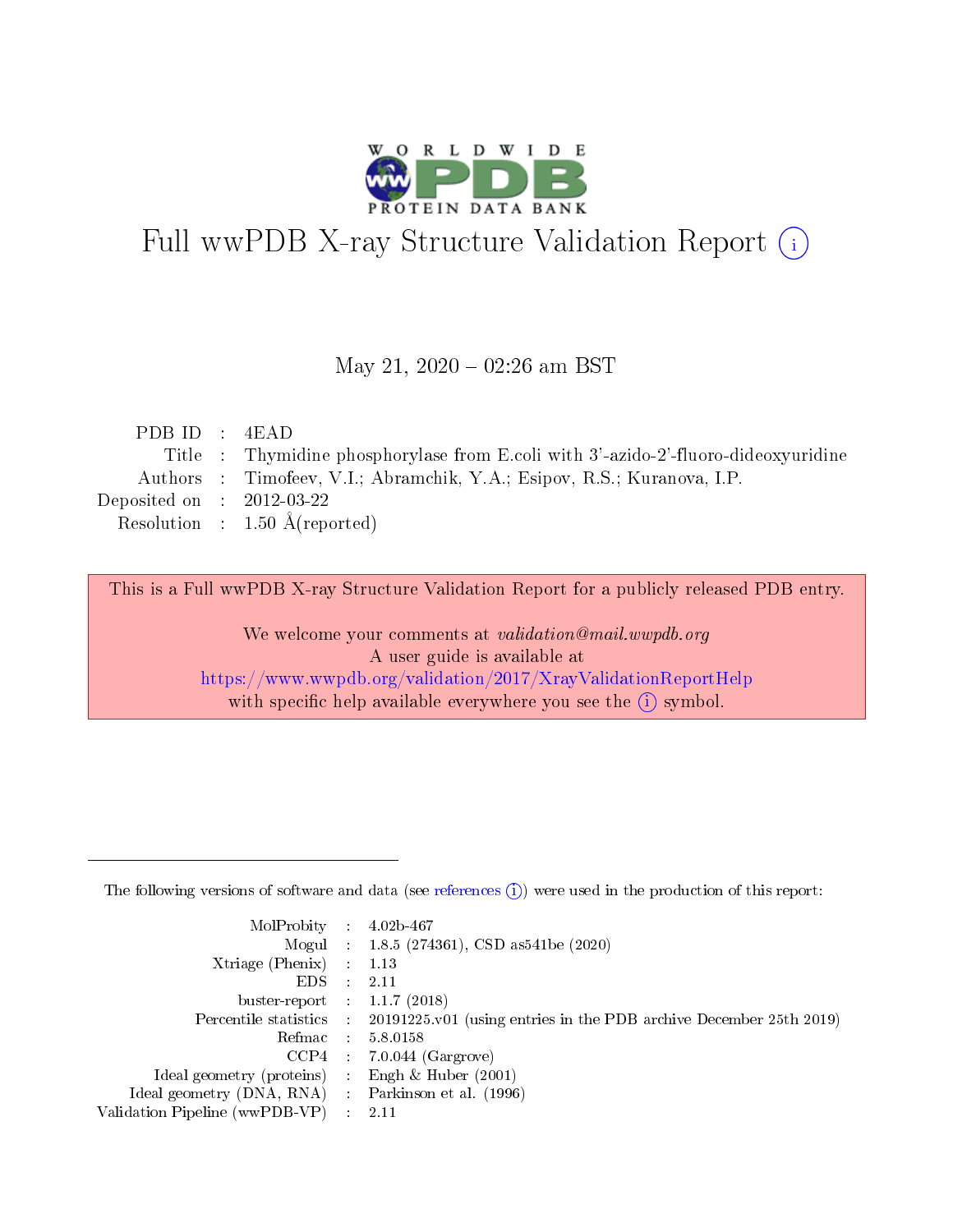# 1 [O](https://www.wwpdb.org/validation/2017/XrayValidationReportHelp#overall_quality)verall quality at a glance  $(i)$

The following experimental techniques were used to determine the structure: X-RAY DIFFRACTION

The reported resolution of this entry is 1.50 Å.

Percentile scores (ranging between 0-100) for global validation metrics of the entry are shown in the following graphic. The table shows the number of entries on which the scores are based.



| Metric                | Whole archive<br>$(\#\mathrm{Entries})$ | <b>Similar resolution</b><br>$(\#\text{Entries}, \, \text{resolution range}(\textup{\AA}))$ |
|-----------------------|-----------------------------------------|---------------------------------------------------------------------------------------------|
| $R_{free}$            | 130704                                  | $2936(1.50-1.50)$                                                                           |
| Clashscore            | 141614                                  | $3144(1.50-1.50)$                                                                           |
| Ramachandran outliers | 138981                                  | $3066(1.50-1.50)$                                                                           |
| Sidechain outliers    | 138945                                  | $3064(1.50-1.50)$                                                                           |
| RSRZ outliers         | 127900                                  | $2884(1.50-1.50)$                                                                           |

The table below summarises the geometric issues observed across the polymeric chains and their fit to the electron density. The red, orange, yellow and green segments on the lower bar indicate the fraction of residues that contain outliers for  $>=3, 2, 1$  and 0 types of geometric quality criteria respectively. A grey segment represents the fraction of residues that are not modelled. The numeric value for each fraction is indicated below the corresponding segment, with a dot representing fractions <=5% The upper red bar (where present) indicates the fraction of residues that have poor fit to the electron density. The numeric value is given above the bar.

| <b>NIOI</b> | --<br>. n i n<br>паш | $\mu$ ength <sup><math>\pm</math></sup> | Quality of<br>chain |     |  |
|-------------|----------------------|-----------------------------------------|---------------------|-----|--|
|             |                      |                                         | 2%                  |     |  |
| -           | . .                  | 440                                     | 88%                 | 10% |  |

The following table lists non-polymeric compounds, carbohydrate monomers and non-standard residues in protein, DNA, RNA chains that are outliers for geometric or electron-density-fit criteria:

|     |     |  | Mol   Type   Chain   Res   Chirality   Geometry   Clashes   Electron density |
|-----|-----|--|------------------------------------------------------------------------------|
| GOL | 505 |  |                                                                              |
| GOL | 509 |  |                                                                              |

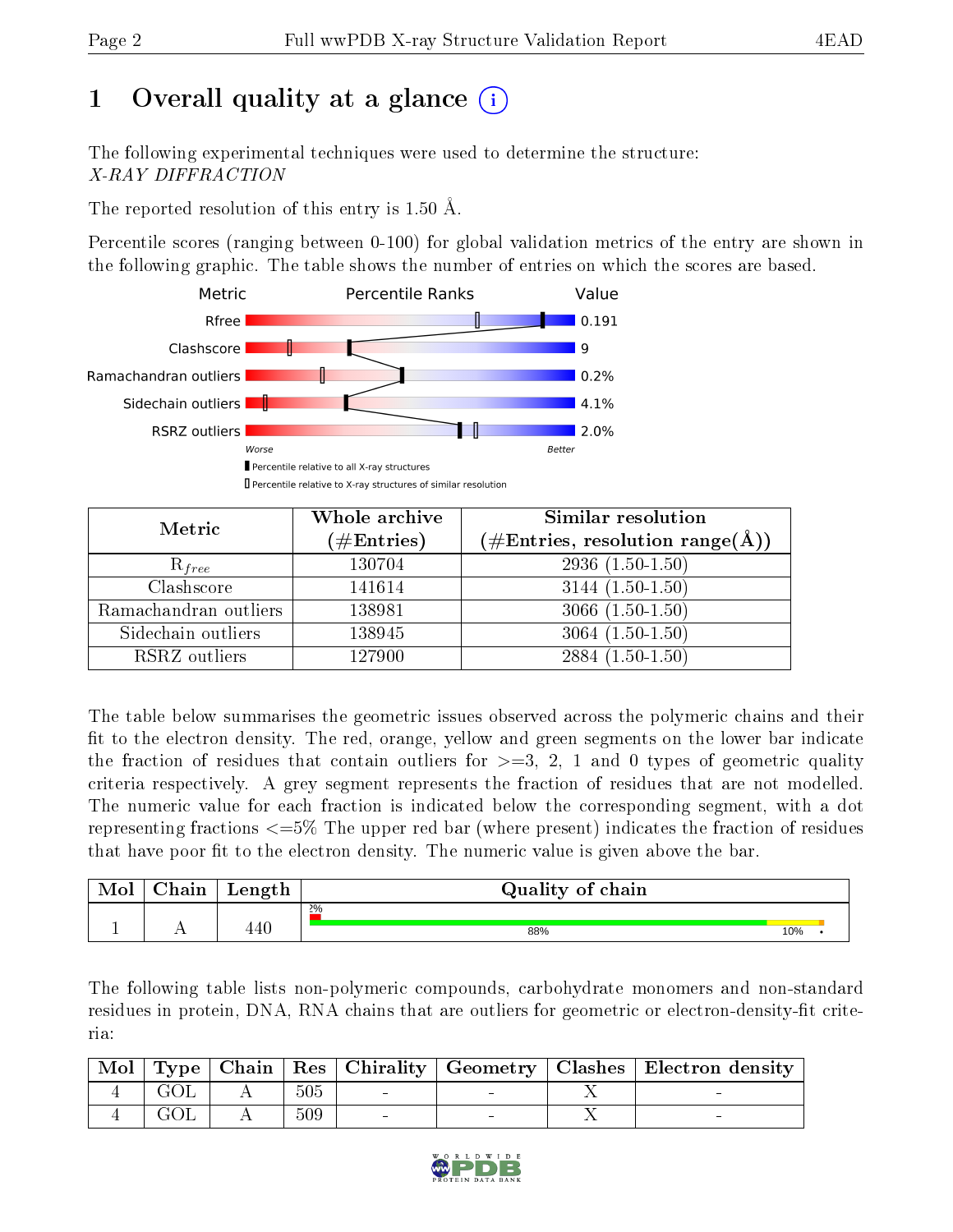# 2 Entry composition  $\left( \cdot \right)$

There are 5 unique types of molecules in this entry. The entry contains 3984 atoms, of which 0 are hydrogens and 0 are deuteriums.

In the tables below, the ZeroOcc column contains the number of atoms modelled with zero occupancy, the AltConf column contains the number of residues with at least one atom in alternate conformation and the Trace column contains the number of residues modelled with at most 2 atoms.

• Molecule 1 is a protein called Thymidine phosphorylase.

| Mol | Chain | Residues | Atoms               |      |     | ZeroOcc | $\mid$ AltConf $\mid$ Trace |  |  |  |
|-----|-------|----------|---------------------|------|-----|---------|-----------------------------|--|--|--|
|     |       | 440      | $\rm Total$<br>3365 | 2109 | 582 | 649     | 25                          |  |  |  |

There is a discrepancy between the modelled and reference sequences:

| ∴hain | Residue | Modelled | – Actual | . :omment.                  | Reference |
|-------|---------|----------|----------|-----------------------------|-----------|
|       |         | ЕH       | $\sim$   | TAG.<br>EXPRESSION <b>F</b> | NP P07650 |

 Molecule 2 is 2',3'-dideoxy-2'-fluoro-3'-triaza-1,2-dien-2-ium-1-yluridine (three-letter code:  $0NP)$  (formula:  $C_9H_{11}FN_5O_4$ ).



| Mol | $\,$ Chain   Residues | Atoms         |  |  | ZeroOcc   AltConf |  |
|-----|-----------------------|---------------|--|--|-------------------|--|
|     |                       | Total C F N O |  |  |                   |  |
|     |                       |               |  |  |                   |  |

• Molecule 3 is SULFATE ION (three-letter code: SO4) (formula:  $O_4S$ ).

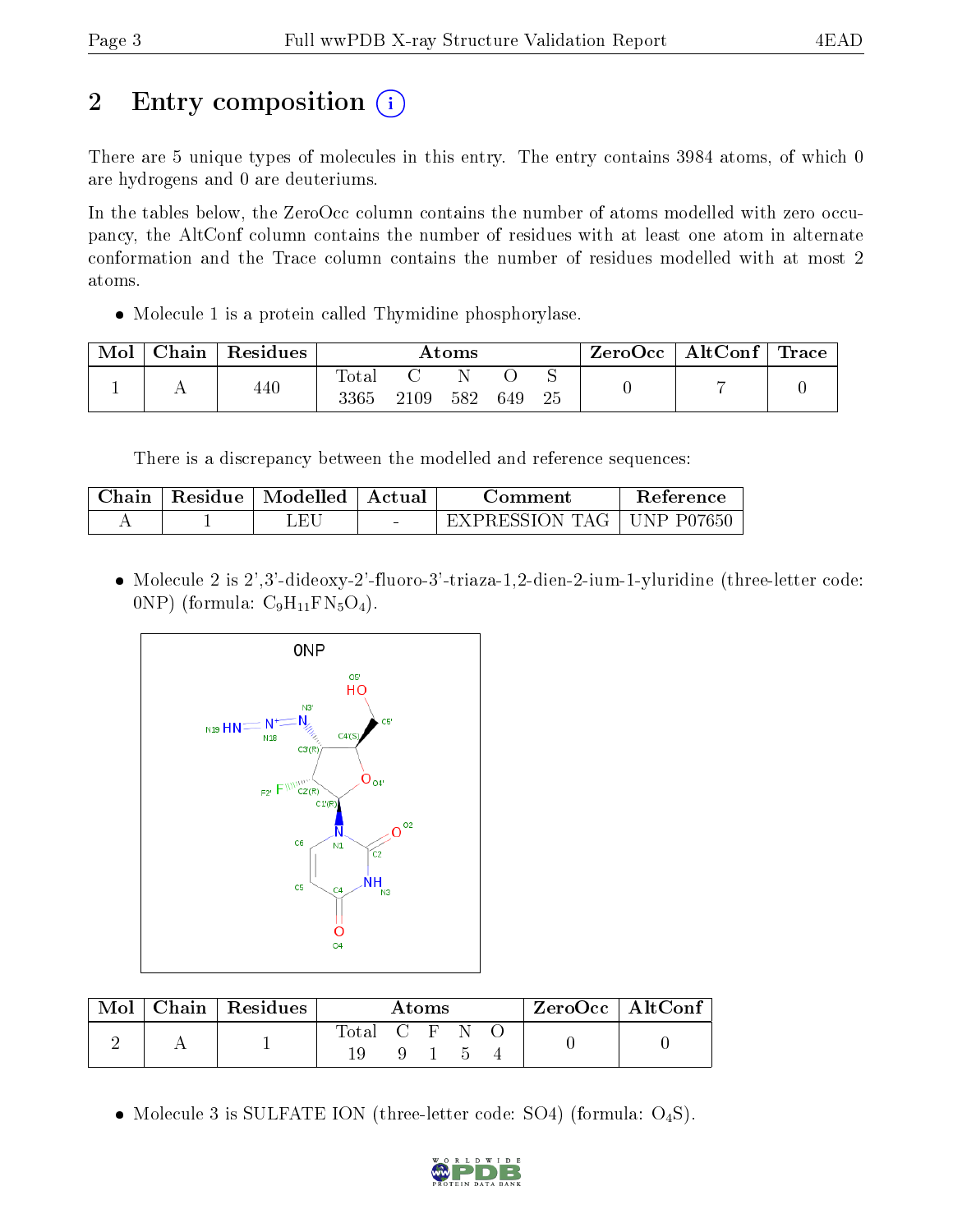

| Mol | Chain | <b>Residues</b> | Atoms                            |          | ZeroOcc   AltConf |
|-----|-------|-----------------|----------------------------------|----------|-------------------|
| 3   | А     |                 | Total<br>S<br>( )                |          |                   |
|     |       |                 | 5<br>4                           |          |                   |
| 3   | А     |                 | S<br>Total<br>$\left( \ \right)$ | 0        |                   |
|     |       |                 | 5<br>1<br>$\overline{4}$         |          |                   |
| 3   | А     |                 | Total<br>S<br>$\left( \right)$   |          |                   |
|     |       |                 | 5<br>4                           |          |                   |
| 3   | А     |                 | S<br>Total<br>0                  |          |                   |
|     |       |                 | 5<br>4                           |          |                   |
| 3   | А     |                 | S<br>Total<br>$\left( \right)$   | $\theta$ |                   |
|     |       |                 | 5<br>1<br>4                      |          |                   |
| 3   |       |                 | S<br>Total<br>$\left( \ \right)$ |          |                   |
|     | А     |                 | 5                                |          |                   |

 $\bullet$  Molecule 4 is GLYCEROL (three-letter code: GOL) (formula:  $\rm{C_3H_8O_3}).$ 

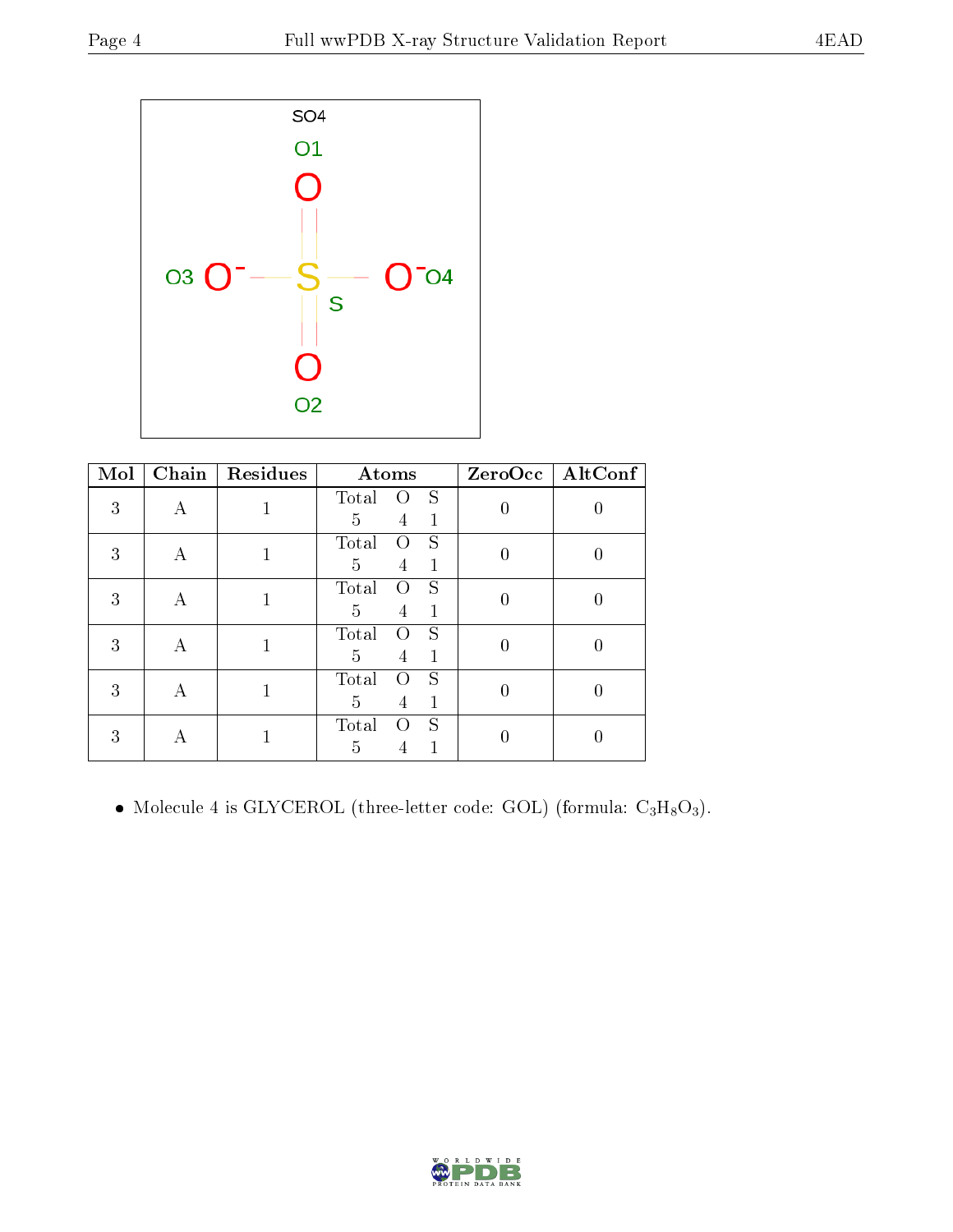

| Mol |   | Chain   Residues | Atoms                                               | $ZeroOcc$   AltConf |
|-----|---|------------------|-----------------------------------------------------|---------------------|
|     |   |                  | Total<br>$\mathbf{C}$<br>$\bigcirc$<br>3<br>6<br>-3 |                     |
|     | Α |                  | Total<br>$\mathcal{C}$<br>3<br>6<br>-3              |                     |
|     |   |                  | Total<br>C<br>3<br>6<br>3                           |                     |
|     |   |                  | Total<br>C<br>3<br>3<br>6                           |                     |

• Molecule 5 is water.

|  | $\blacksquare$ Mol $\parallel$ Chain $\parallel$ Residues $\parallel$ | Atoms               | $\mid$ ZeroOcc $\mid$ AltConf $\mid$ |  |
|--|-----------------------------------------------------------------------|---------------------|--------------------------------------|--|
|  | 520                                                                   | Total<br>546<br>546 |                                      |  |

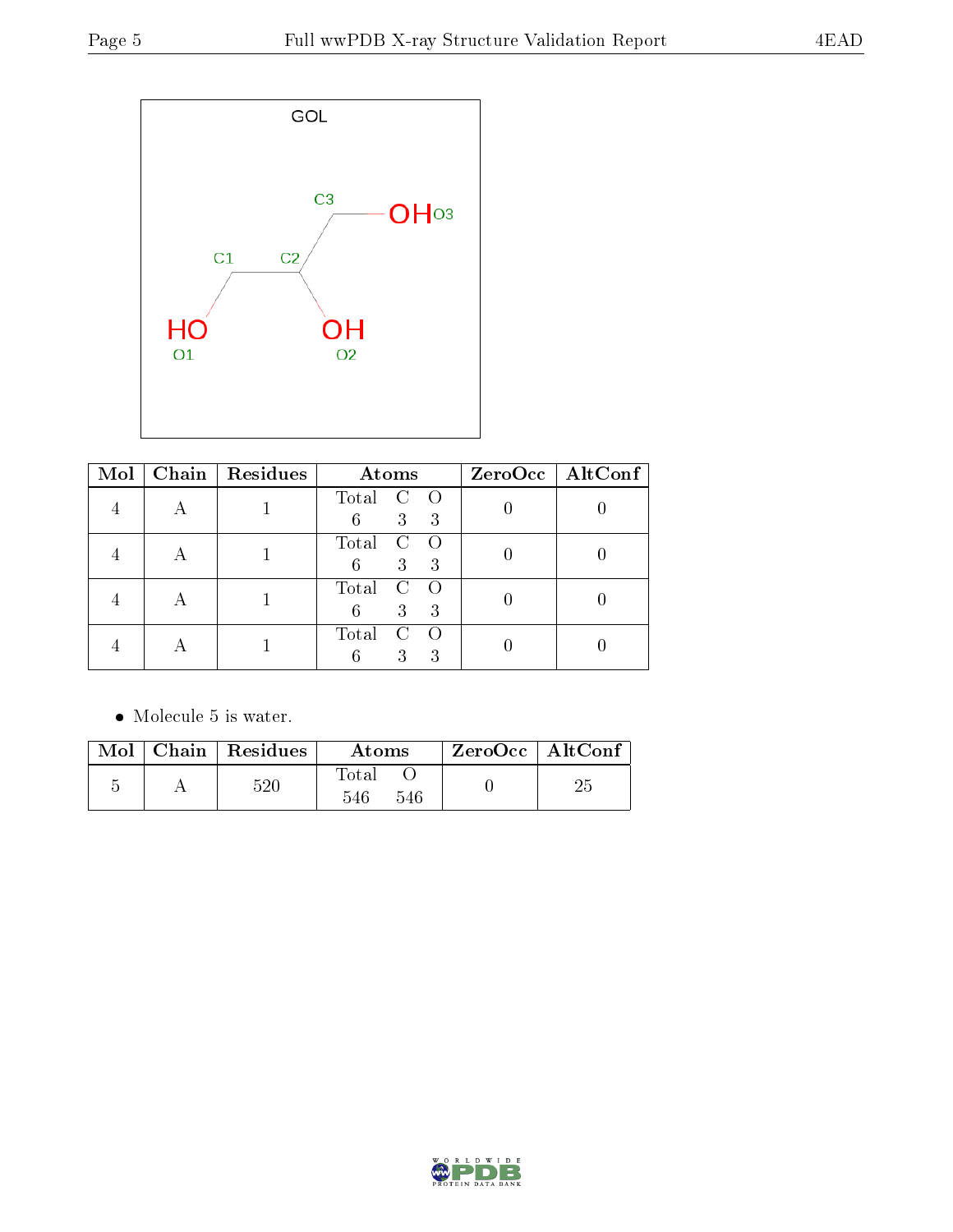# 3 Residue-property plots  $(i)$

These plots are drawn for all protein, RNA and DNA chains in the entry. The first graphic for a chain summarises the proportions of the various outlier classes displayed in the second graphic. The second graphic shows the sequence view annotated by issues in geometry and electron density. Residues are color-coded according to the number of geometric quality criteria for which they contain at least one outlier: green  $= 0$ , yellow  $= 1$ , orange  $= 2$  and red  $= 3$  or more. A red dot above a residue indicates a poor fit to the electron density (RSRZ  $> 2$ ). Stretches of 2 or more consecutive residues without any outlier are shown as a green connector. Residues present in the sample, but not in the model, are shown in grey.



• Molecule 1: Thymidine phosphorylase

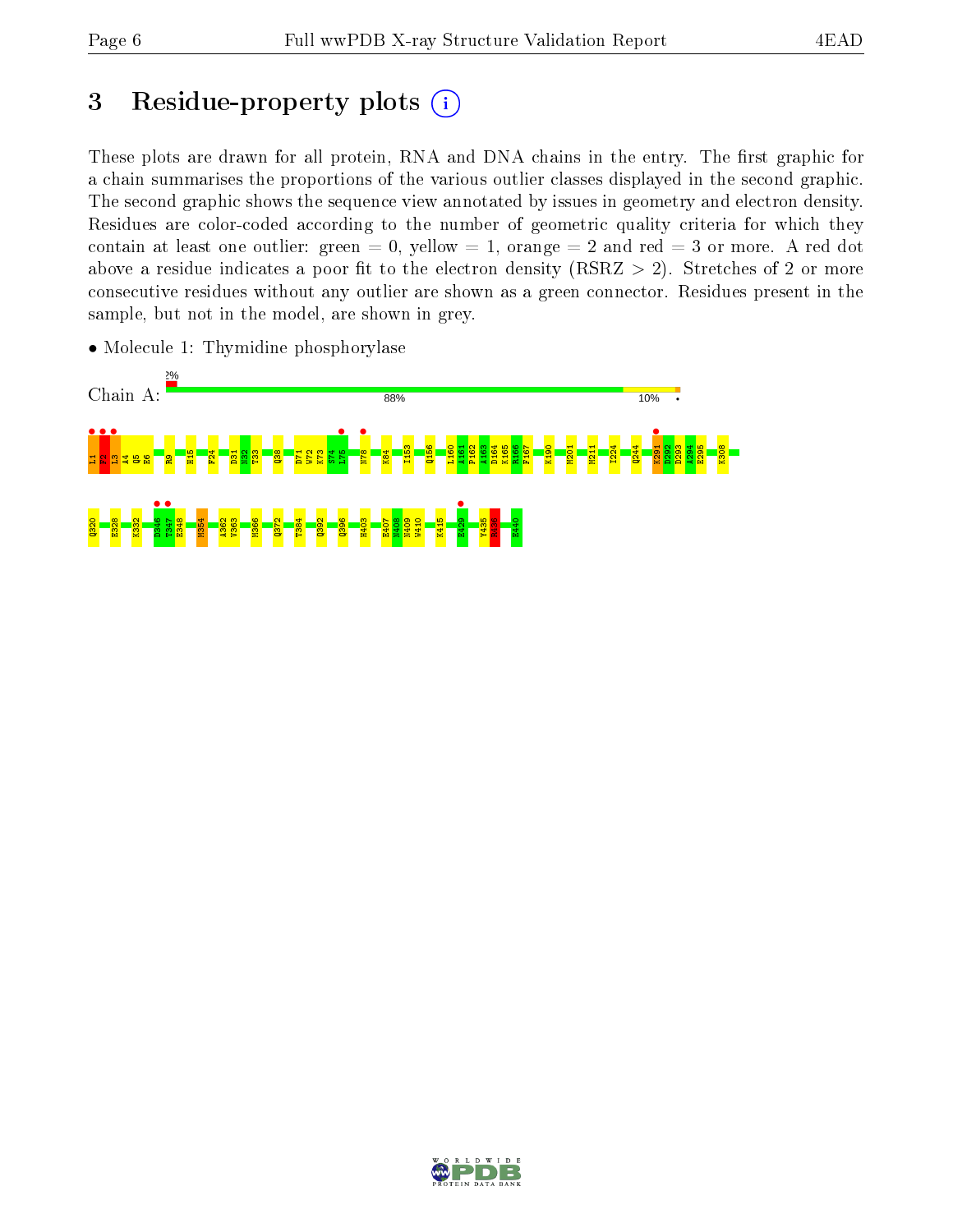## 4 Data and refinement statistics  $(i)$

| Property                                                         | Value                                             | Source     |
|------------------------------------------------------------------|---------------------------------------------------|------------|
| Space group                                                      | P 43 21 2                                         | Depositor  |
| Cell constants                                                   | $129.86\text{\AA}$<br>$129.86\text{\AA}$ 67.66 Å  | Depositor  |
| a, b, c, $\alpha$ , $\beta$ , $\gamma$                           | $90.00^\circ$<br>$90.00^{\circ}$<br>$90.00^\circ$ |            |
| Resolution $(A)$                                                 | 16.00<br>$-1.50$                                  | Depositor  |
|                                                                  | 15.90<br>$-1.50$                                  | <b>EDS</b> |
| $\%$ Data completeness                                           | $99.8(16.00-1.50)$                                | Depositor  |
| (in resolution range)                                            | 99.9 (15.90-1.50)                                 | <b>EDS</b> |
| $R_{merge}$                                                      | 0.06                                              | Depositor  |
| $\mathrm{R}_{sym}$                                               | (Not available)                                   | Depositor  |
| $\langle I/\sigma(I) \rangle^{-1}$                               | $2.83$ (at 1.50Å)                                 | Xtriage    |
| Refinement program                                               | <b>REFMAC 5.6.0117</b>                            | Depositor  |
|                                                                  | 0.145,<br>0.192                                   | Depositor  |
| $R, R_{free}$                                                    | 0.146<br>0.191                                    | DCC        |
| $R_{free}$ test set                                              | 4609 reflections $(5.00\%)$                       | wwPDB-VP   |
| Wilson B-factor $(A^2)$                                          | 17.7                                              | Xtriage    |
| Anisotropy                                                       | 0.077                                             | Xtriage    |
| Bulk solvent $k_{sol}(\text{e}/\text{A}^3), B_{sol}(\text{A}^2)$ | 0.40, 47.2                                        | <b>EDS</b> |
| L-test for $\mathrm{twinning}^2$                                 | $< L >$ = 0.48, $< L2 >$ = 0.31                   | Xtriage    |
| Estimated twinning fraction                                      | No twinning to report.                            | Xtriage    |
| $\overline{F_o}, \overline{F_c}$ correlation                     | 0.97                                              | <b>EDS</b> |
| Total number of atoms                                            | 3984                                              | wwPDB-VP   |
| Average B, all atoms $(A^2)$                                     | $26.0\,$                                          | wwPDB-VP   |

Xtriage's analysis on translational NCS is as follows: The largest off-origin peak in the Patterson function is  $3.18\%$  of the height of the origin peak. No significant pseudotranslation is detected.

<sup>&</sup>lt;sup>2</sup>Theoretical values of  $\langle |L| \rangle$ ,  $\langle L^2 \rangle$  for acentric reflections are 0.5, 0.333 respectively for untwinned datasets, and 0.375, 0.2 for perfectly twinned datasets.



<span id="page-6-1"></span><span id="page-6-0"></span><sup>1</sup> Intensities estimated from amplitudes.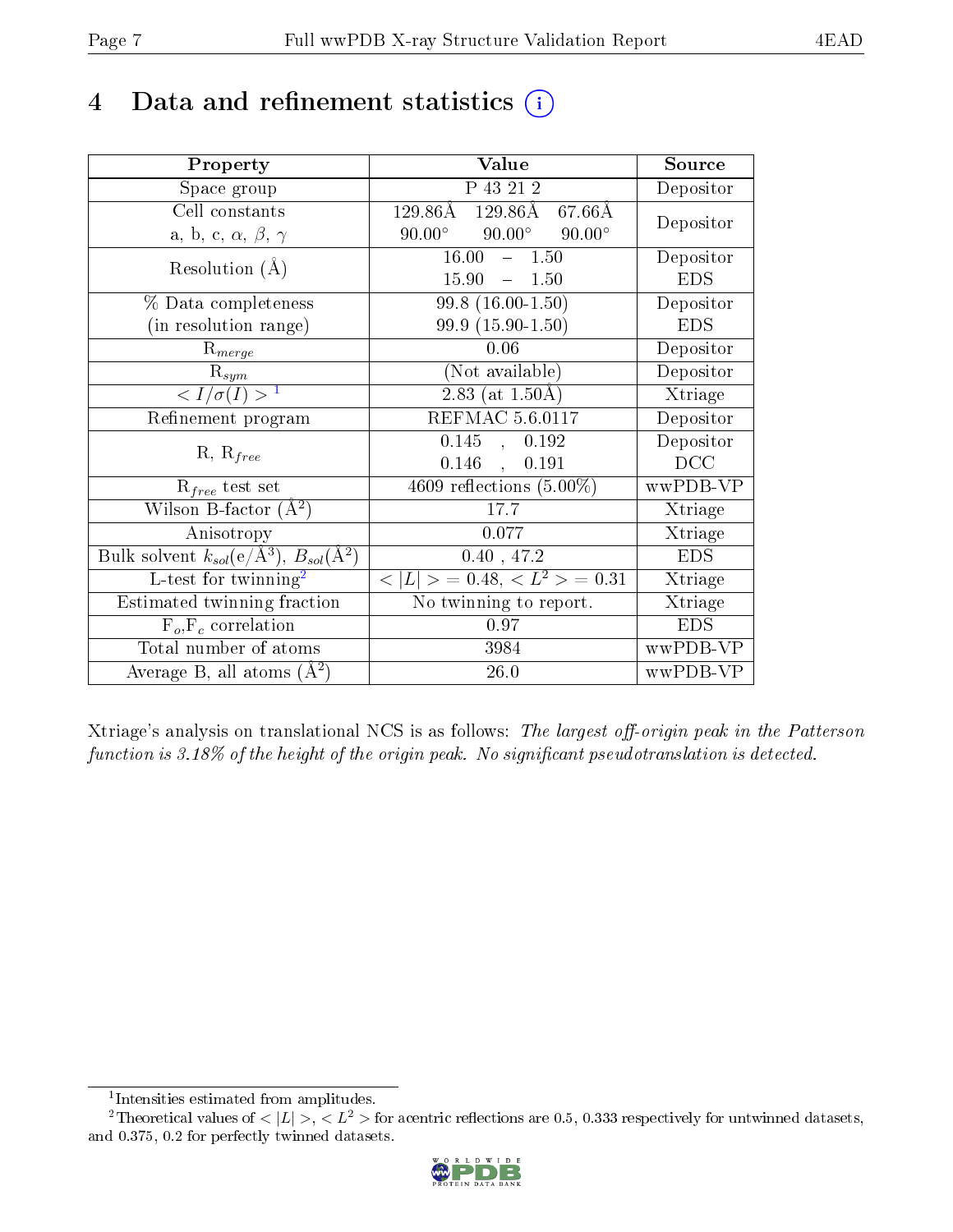# 5 Model quality  $(i)$

### 5.1 Standard geometry  $(i)$

Bond lengths and bond angles in the following residue types are not validated in this section: GOL, SO4, 0NP

The Z score for a bond length (or angle) is the number of standard deviations the observed value is removed from the expected value. A bond length (or angle) with  $|Z| > 5$  is considered an outlier worth inspection. RMSZ is the root-mean-square of all Z scores of the bond lengths (or angles).

| $\mid$ Chain |  | Bond lengths |                 | Bond angles |                 |
|--------------|--|--------------|-----------------|-------------|-----------------|
| Mol          |  | RMSZ         | $\# Z  > 5$     | RMSZ        | # $ Z  > 5$     |
|              |  |              | $2/3414(0.1\%)$ | 0.62        | $1/4612(0.0\%)$ |

All (2) bond length outliers are listed below:

| Mol | Chain   Res   Type |     | $\boldsymbol{\mathrm{Atoms}}$ |      | Observed $(\AA)$ | $\pm$ Ideal( $\rm \AA$ ) <sup><math>\pm</math></sup> |
|-----|--------------------|-----|-------------------------------|------|------------------|------------------------------------------------------|
|     |                    | TRP | $\pm$ CD2-CE2 $\pm$           | 5.09 |                  |                                                      |
|     |                    | TRD | $CD2-CE2$                     | 5.04 |                  |                                                      |

All (1) bond angle outliers are listed below:

| $\blacksquare$ Mol $\vert$ Chain $\vert$ Res $\vert$ Type $\vert$ |     | Atoms                                      | Observed( $^{\circ}$ )   Ideal( $^{\circ}$ ) |  |
|-------------------------------------------------------------------|-----|--------------------------------------------|----------------------------------------------|--|
|                                                                   | 436 | $\vert$ ARG $\vert$ CB-CG-CD $\vert$ -5.81 | $96.50\,$                                    |  |

There are no chirality outliers.

There are no planarity outliers.

### 5.2 Too-close contacts  $(i)$

In the following table, the Non-H and H(model) columns list the number of non-hydrogen atoms and hydrogen atoms in the chain respectively. The H(added) column lists the number of hydrogen atoms added and optimized by MolProbity. The Clashes column lists the number of clashes within the asymmetric unit, whereas Symm-Clashes lists symmetry related clashes.

|  |      |      | Mol   Chain   Non-H   H(model)   H(added)   Clashes   Symm-Clashes |
|--|------|------|--------------------------------------------------------------------|
|  | 3365 | 3387 |                                                                    |
|  |      |      |                                                                    |
|  |      |      |                                                                    |
|  |      |      |                                                                    |
|  |      |      |                                                                    |

Continued on next page...

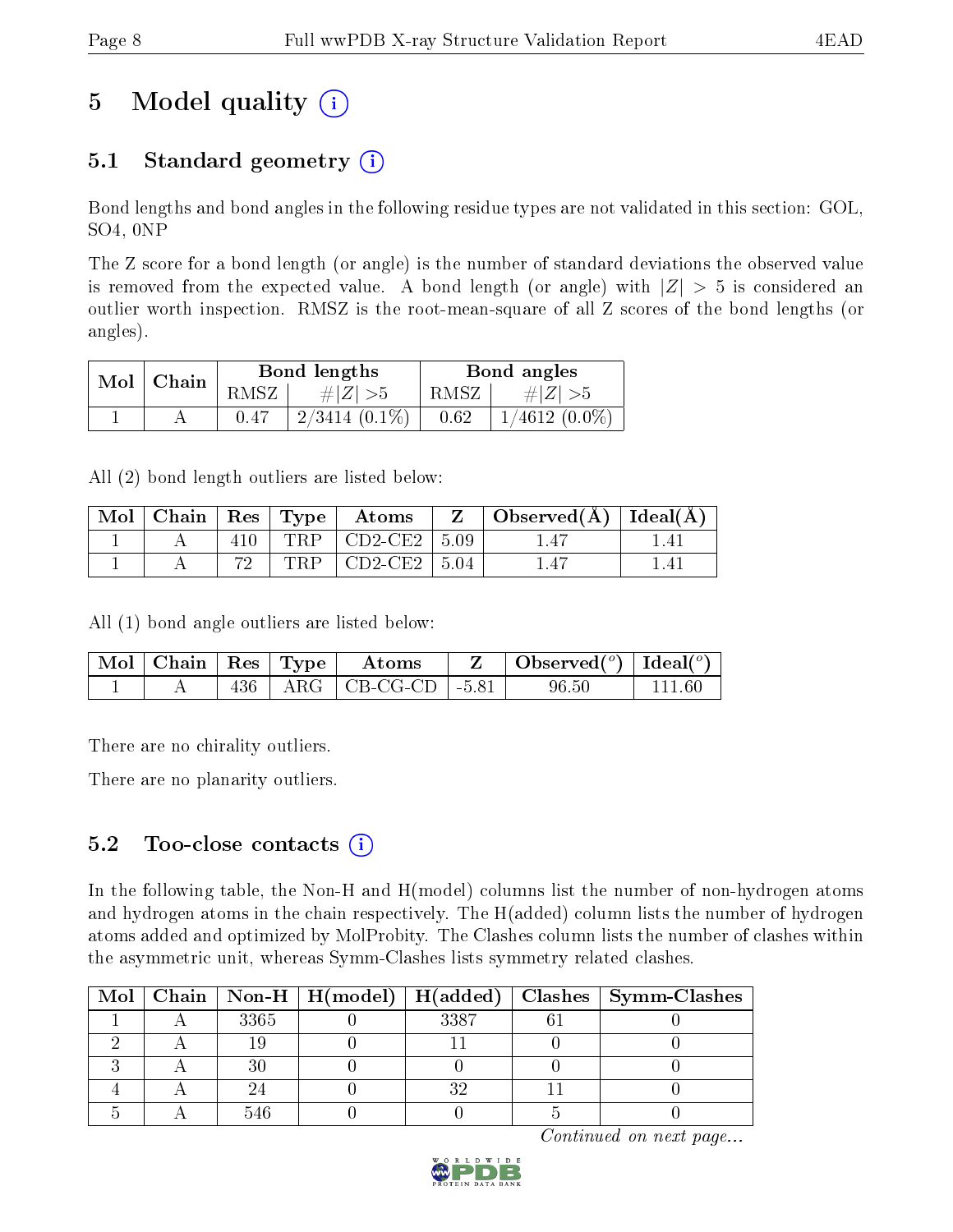Continued from previous page...

|  |      |  | Mol   Chain   Non-H   H(model)   H(added)   Clashes   Symm-Clashes |
|--|------|--|--------------------------------------------------------------------|
|  | 3984 |  |                                                                    |

The all-atom clashscore is defined as the number of clashes found per 1000 atoms (including hydrogen atoms). The all-atom clashscore for this structure is 9.

All (62) close contacts within the same asymmetric unit are listed below, sorted by their clash magnitude.

| Atom-1             | Atom-2                       | Interatomic       | $\overline{\text{Clash}}$ |
|--------------------|------------------------------|-------------------|---------------------------|
|                    |                              | distance $(A)$    | overlap $(\AA)$           |
| 1: A:38: GLN: HE22 | 4: A:505: GOL: H12           | 1.05              | 1.08                      |
| 1:A:293:ASP:HB2    | 5:A:880:HOH:O                | 1.57              | $\overline{1.01}$         |
| 1:A:3:LEU:HD21     | 4: A: 509: GOL: O3           | 1.66              | 0.93                      |
| 1:A:1:LEU:HA       | 1:A:2:PHE:CB                 | $\overline{2.00}$ | 0.89                      |
| 1:A:1:LEU:HA       | 1:A:2:PHE:HB3                | 1.54              | 0.88                      |
| 1:A:2:PHE:CD2      | 1: A:3: LEU: N               | 2.43              | 0.86                      |
| 1: A:38: GLN: NE2  | 4:A:505:GOL:H12              | 1.90              | 0.85                      |
| 1:A:3:LEU:HD22     | 1: A:6: GLU: HG3             | 1.58              | 0.83                      |
| 1:A:4:ALA:HB3      | 4:A:505:GOL:H31              | 1.61              | 0.82                      |
| 1:A:2:PHE:CE2      | 1:A:3:LEU:HB2                | $\overline{2.16}$ | $\overline{0.80}$         |
| 1: A:3: LEU: HB3   | 1: A:6: GLU: HB2             | $\overline{1.65}$ | 0.78                      |
| 1:A:2:PHE:CE2      | $1:$ A:3:LEU:HD12            | $\overline{2.22}$ | 0.73                      |
| 1:A:78[B]:ASN:HD22 | $1:A:\overline{78 B :ASN:C}$ | $\overline{1.93}$ | 0.71                      |
| 1:A:153:ILE:H      | 1: A:320: GLN: HE22          | $\overline{1.35}$ | 0.71                      |
| 1:A:162:PRO:HA     | 1:A:165:LYS:HE2              | 1.72              | 0.70                      |
| 1:A:2:PHE:O        | 1:A:24:PHE:CZ                | 2.46              | 0.69                      |
| 1:A:211[B]:MET:HA  | 1:A:211[B]:MET:HE3           | 1.76              | 0.68                      |
| 1:A:ALA:CB         | 4: A: 505: GOL: H31          | $\overline{2.24}$ | 0.67                      |
| 1: A: 362: ALA: O  | 1:A:366[B]: MET:HG3          | 1.94              | 0.67                      |
| 1:A:201[B]:MET:HG3 | 1:A:224:ILE:HG21             | 1.77              | 0.66                      |
| 1: A:5: GLN:OE1    | 4:A:509:GOL:H2               | $\overline{1.95}$ | 0.66                      |
| 1:A:78[B]:ASN:ND2  | 1:A:78[B]:ASN:O              | 2.29              | 0.66                      |
| 1:A:2:PHE:C        | 1:A:2:PHE:CD2                | $\overline{2.70}$ | 0.65                      |
| 1:A:291:LYS:HD3    | 1:A:295:GLU:OE1              | 1.97              | 0.64                      |
| 1:A:2:PHE:HD2      | 1: A:3: LEU: N               | 1.91              | 0.63                      |
| 1:A:71:ASP:OD2     | 1:A:73:LYS:HD3               | 1.99              | 0.63                      |
| 1:A:1:LEU:HD12     | 1:A:1:LEU:C                  | 2.18              | 0.62                      |
| 1:A:1:LEU:CA       | 1:A:2:PHE:CB                 | 2.73              | 0.62                      |
| 1:A:2:PHE:CD2      | 1:A:3:LEU:HB2                | 2.35              | 0.60                      |
| 1:A:2:PHE:CE2      | 1: A:3: LEU: CD1             | 2.84              | 0.60                      |
| 1:A:2:PHE:HE2      | 1:A:3:LEU:CD1                | 2.16              | 0.59                      |
| 1:A:403:HIS:HD2    | 5:A:770:HOH:O                | 1.87              | 0.58                      |
| 4:A:505:GOL:H32    | 5: A:846:HOH:O               | $\overline{2.02}$ | 0.58                      |

Continued on next page...

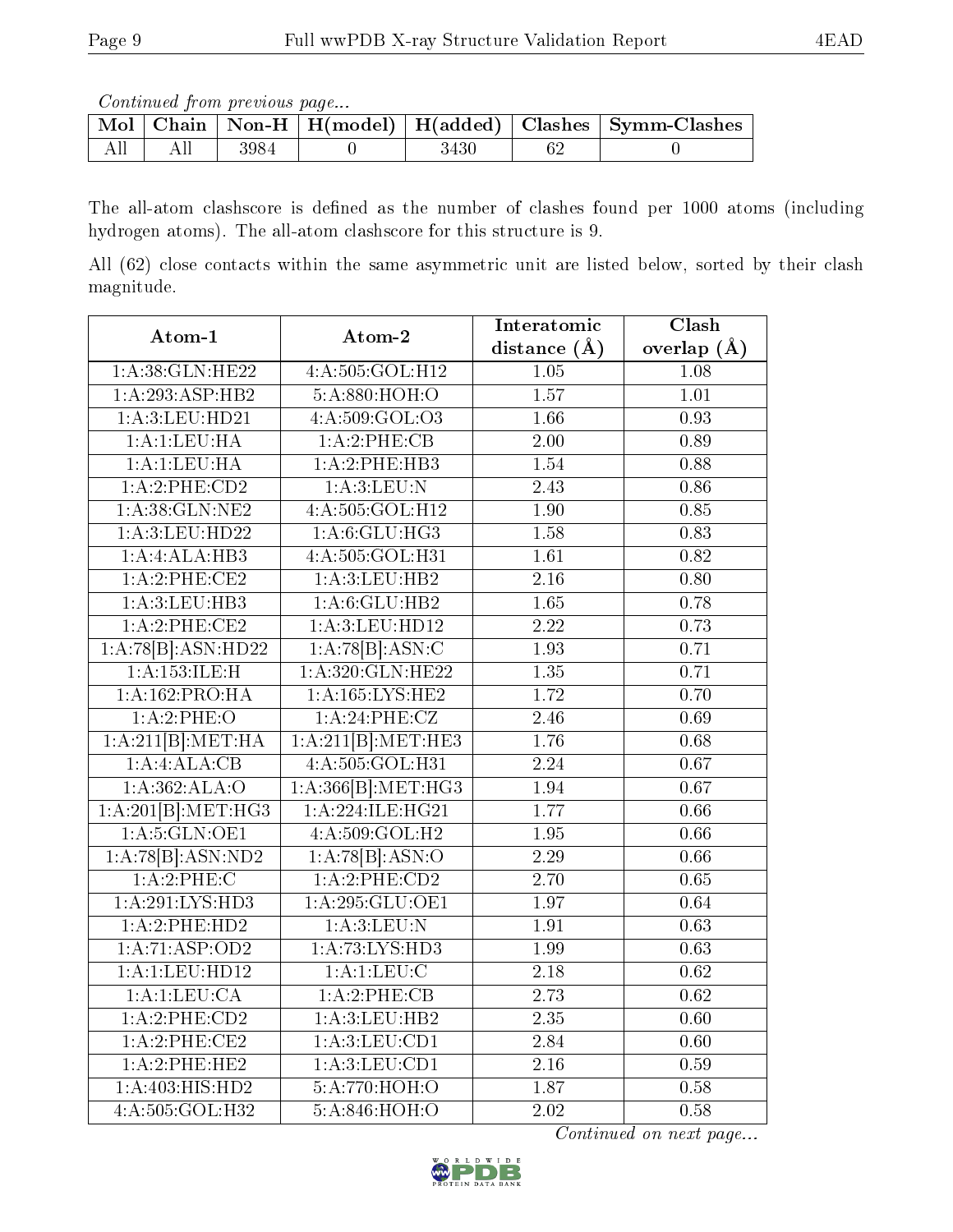| Atom-1                | Atom-2             | Interatomic       | Clash             |
|-----------------------|--------------------|-------------------|-------------------|
|                       |                    | distance $(A)$    | overlap $(\AA)$   |
| 1:A:2:PHE:HE2         | 1:A:3:LEU:HB2      | 1.64              | $0.\overline{58}$ |
| 1:A:363:VAL:HA        | 1:A:366[A]:MET:HE3 | 1.85              | 0.57              |
| 1:A:3:LEU:HD23        | 1:A:6:GLU:H        | 1.70              | $\overline{0.57}$ |
| 1: A:328: GLU: H      | 1:A:328:GLU:CD     | $\overline{2}.08$ | 0.56              |
| 1:A:384:THR:OG1       | 1:A:403:HIS:HE1    | 1.89              | 0.56              |
| 1:A:201[B]:MET:HG3    | 1: A:224: ILE: CG2 | $\overline{2.35}$ | 0.55              |
| 1:A:366[A]:MET:HA     | 1:A:409:ASN:HD21   | 1.72              | 0.54              |
| 1:A:366[B]:MET:HA     | 1:A:409:ASN:HD21   | 1.72              | 0.54              |
| $1:$ A:156: $GLN:NE2$ | 5: A:778:HOH:O     | 2.35              | 0.53              |
| 1: A:372: GLN: HB2    | 4:A:508:GOL:H2     | 1.92              | 0.52              |
| 1:A:211[B]:MET:HA     | 1:A:211[B]:MET:CE  | 2.39              | 0.51              |
| 1: A: 435: TYR: O     | 1:A:436:ARG:HB3    | 2.10              | 0.51              |
| 1:A:3:LEU:HD21        | 4: A:509: GOL: C3  | 2.42              | 0.49              |
| 1: A:15: HIS: HE1     | 5:A:839[A]:HOH:O   | 1.94              | 0.49              |
| 1:A:407:GLU:O         | 1: A:407: GLU:HG3  | 2.12              | 0.49              |
| 1:A:2:PHE:CZ          | 1: A:3: LEU: HD12  | 2.49              | 0.48              |
| 1:A:308:LYS:HE3       | 1:A:308:LYS:HB3    | 1.51              | 0.48              |
| 1:A:1:EU:HA           | 1:A:2:PHE:HB2      | 1.92              | 0.45              |
| 1:A:164:ASP:OD2       | 1: A:190: LYS: HE3 | 2.16              | $0.45\,$          |
| 1:A:9:ARG:HH22        | 4:A:509:GOL:H12    | 1.83              | 0.44              |
| 1: A:3: LEU: HD22     | 1: A:6: GLU:CG     | $\overline{2.40}$ | 0.44              |
| 1:A:244:GLN:HA        | 1:A:354[A]:MET:HG2 | 2.03              | 0.41              |
| 1:A:31[B]:ASP:HB3     | 1: A:33:THR:HG23   | 2.01              | 0.41              |
| $1:$ A:1:LEU:CG       | 1: A:1:LEV:O       | 2.68              | 0.41              |
| 1: A:5: GLN:CD        | 4:A:509:GOL:H2     | 2.41              | 0.41              |
| 1: A: 328: GLU:N      | 1: A:328: GLU:CD   | $\overline{2.73}$ | 0.41              |
| 1:A:366[A]:MET:HE3    | 1:A:366[A]:MET:HB2 | 1.70              | 0.41              |
| 1:A:211[B]:MET:HE2    | 1:A:211[B]:MET:HB3 | 1.85              | 0.40              |
| 1:A:78[B]:ASN:ND2     | 1:A:78[B]:ASN:C    | 2.65              | 0.40              |

Continued from previous page...

There are no symmetry-related clashes.

### 5.3 Torsion angles (i)

#### 5.3.1 Protein backbone (i)

In the following table, the Percentiles column shows the percent Ramachandran outliers of the chain as a percentile score with respect to all X-ray entries followed by that with respect to entries of similar resolution.

The Analysed column shows the number of residues for which the backbone conformation was analysed, and the total number of residues.



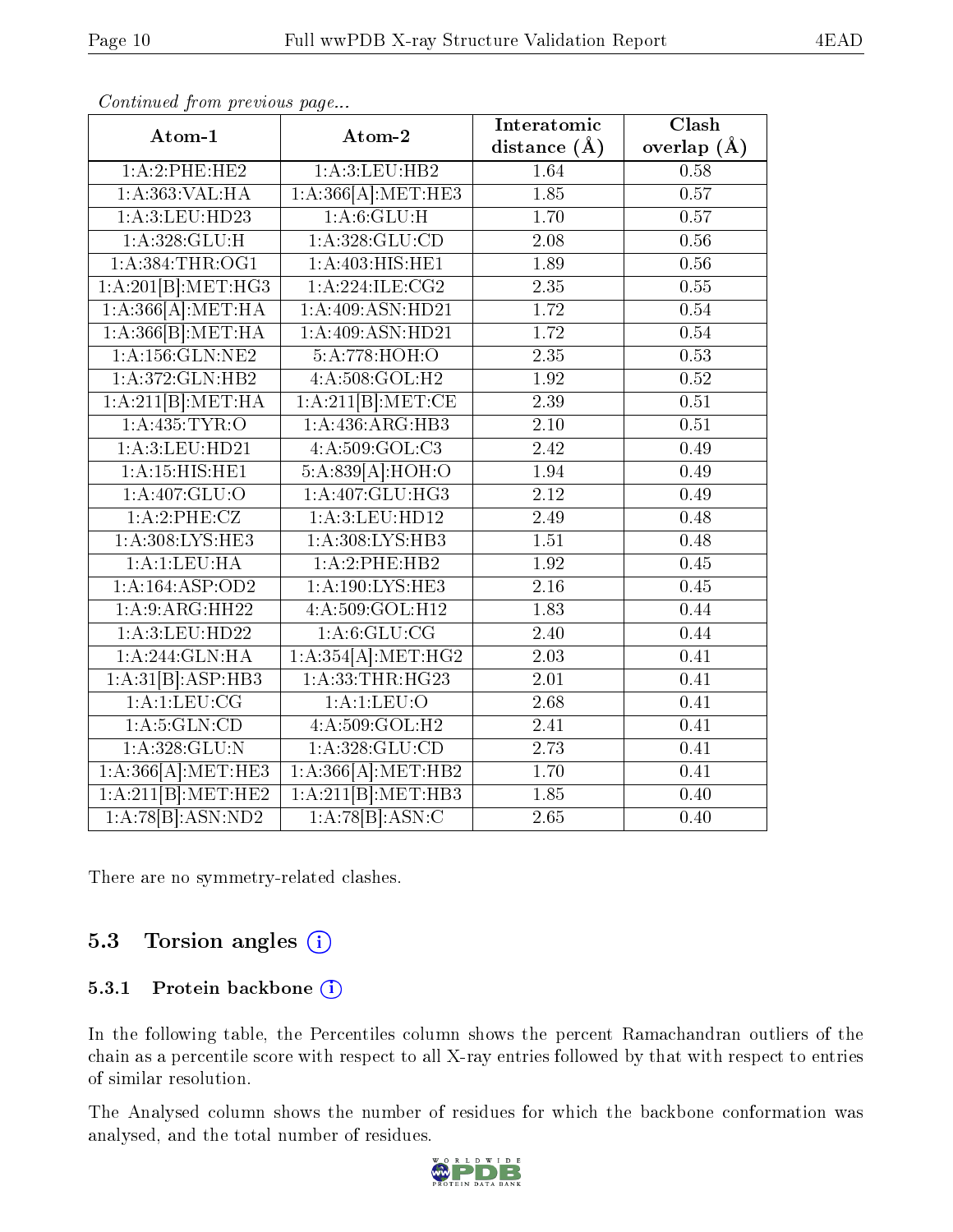| $\mid$ Mol $\mid$ Chain $\mid$ | Analysed                                 |  |          | Favoured   Allowed   Outliers   Percentiles |
|--------------------------------|------------------------------------------|--|----------|---------------------------------------------|
|                                | $445/440$ (101\%)   435 (98\%)   9 (2\%) |  | $1(0\%)$ | $47$ 23                                     |

All (1) Ramachandran outliers are listed below:

| vlot | Chain- | $\parallel$ Res | ype |
|------|--------|-----------------|-----|
|      |        |                 |     |

#### 5.3.2 Protein sidechains  $(i)$

In the following table, the Percentiles column shows the percent sidechain outliers of the chain as a percentile score with respect to all X-ray entries followed by that with respect to entries of similar resolution.

The Analysed column shows the number of residues for which the sidechain conformation was analysed, and the total number of residues.

| Mol   Chain | Analysed                    |           | Rotameric   Outliers   Percentiles |
|-------------|-----------------------------|-----------|------------------------------------|
|             | $352/345(102\%)$ 337 (96\%) | 15 $(4%)$ |                                    |

All (15) residues with a non-rotameric sidechain are listed below:

| Mol            | Chain              | Res            | Type       |
|----------------|--------------------|----------------|------------|
| $\mathbf{1}$   | $\boldsymbol{A}$   | $\mathbf{1}$   | LEU        |
| $\mathbf 1$    | $\bf{A}$           | $\overline{2}$ | PHE        |
| $\mathbf 1$    | $\overline{A}$     | 3              | LEU        |
| $\mathbf{1}$   | $\overline{\rm A}$ | 84             | <b>LYS</b> |
| $\mathbf{1}$   | $\overline{\rm A}$ | 160            | LEU        |
| $\overline{1}$ | $\overline{\rm A}$ | 167            | PHE        |
| $\mathbf{1}$   | $\overline{\rm A}$ | 291            | <b>LYS</b> |
| $\overline{1}$ | $\overline{\rm A}$ | 332            | <b>LYS</b> |
| $\overline{1}$ | $\overline{\rm A}$ | 348            | GLU        |
| $\mathbf{1}$   | $\mathbf{A}$       | 354[A]         | MET        |
| $\overline{1}$ | $\overline{\rm A}$ | 354 B          | MET        |
| $\mathbf 1$    | $\overline{\rm A}$ | 392            | GLN        |
| $\mathbf 1$    | A                  | 396            | <b>GLN</b> |
| $\mathbf 1$    | $\overline{A}$     | 415            | <b>LYS</b> |
| 1              | A                  | 436            | $\rm{ARG}$ |

Some sidechains can be flipped to improve hydrogen bonding and reduce clashes. All (7) such sidechains are listed below:

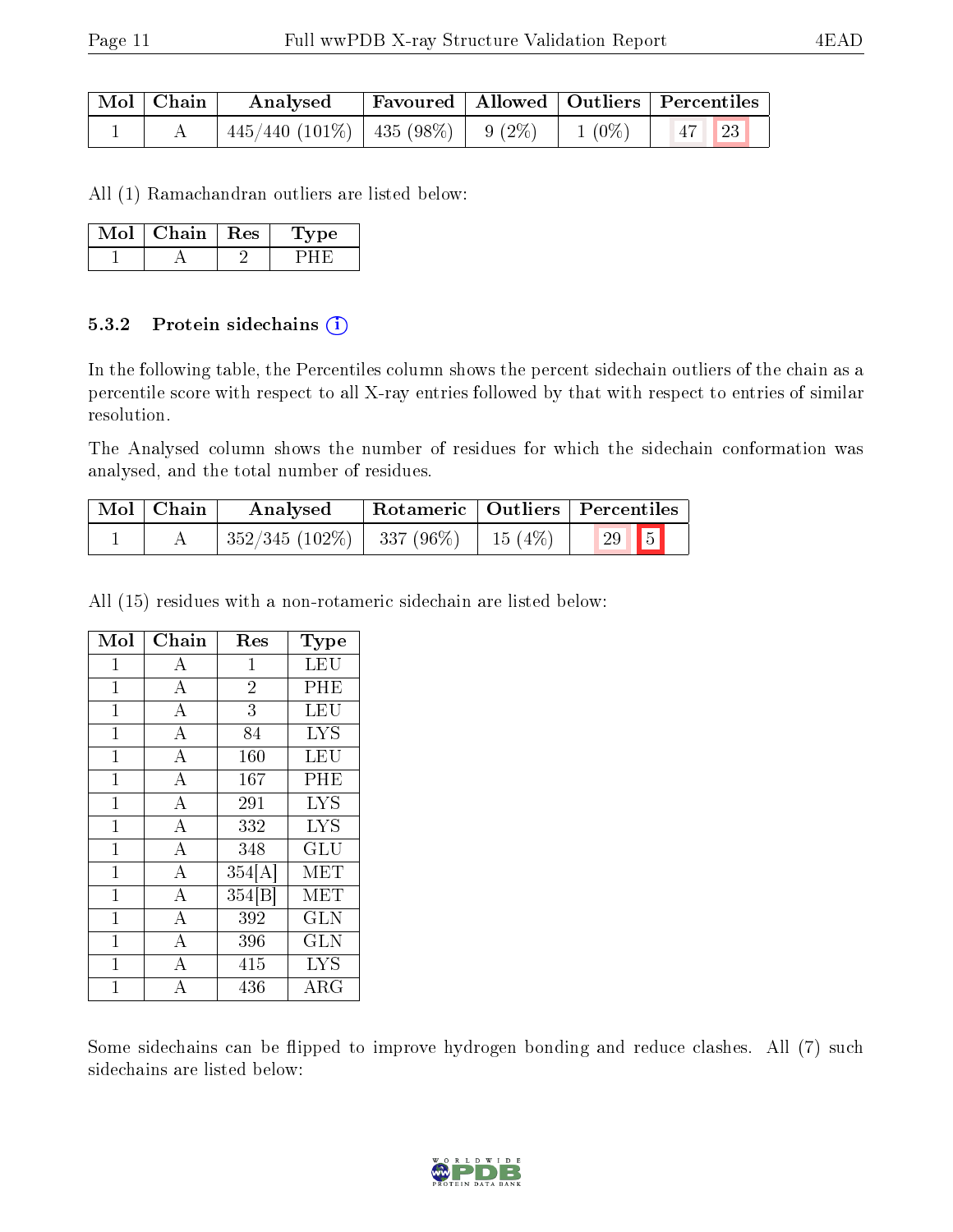| Mol | Chain | Res | <b>Type</b> |
|-----|-------|-----|-------------|
|     |       | 15  | <b>HIS</b>  |
|     |       | 38  | <b>GLN</b>  |
|     |       | 156 | <b>GLN</b>  |
|     | А     | 243 | <b>ASN</b>  |
|     |       | 252 | <b>ASN</b>  |
|     |       | 320 | <b>GLN</b>  |
|     |       | 403 | <b>HIS</b>  |

#### 5.3.3 RNA (i)

There are no RNA molecules in this entry.

#### 5.4 Non-standard residues in protein, DNA, RNA chains (i)

There are no non-standard protein/DNA/RNA residues in this entry.

#### 5.5 Carbohydrates  $(i)$

There are no carbohydrates in this entry.

### 5.6 Ligand geometry (i)

11 ligands are modelled in this entry.

In the following table, the Counts columns list the number of bonds (or angles) for which Mogul statistics could be retrieved, the number of bonds (or angles) that are observed in the model and the number of bonds (or angles) that are defined in the Chemical Component Dictionary. The Link column lists molecule types, if any, to which the group is linked. The Z score for a bond length (or angle) is the number of standard deviations the observed value is removed from the expected value. A bond length (or angle) with  $|Z| > 2$  is considered an outlier worth inspection. RMSZ is the root-mean-square of all Z scores of the bond lengths (or angles).

| Mol            | Type            | Chain | Res | Link   |       | Bond lengths |        | Bond angles |            |                  |
|----------------|-----------------|-------|-----|--------|-------|--------------|--------|-------------|------------|------------------|
|                |                 |       |     | Counts | RMSZ  | # $ Z  > 2$  | Counts | RMSZ        | H  Z   > 2 |                  |
| $\overline{4}$ | GOL             | А     | 508 |        | 5,5,5 | 0.25         |        | 5,5,5       | 0.44       |                  |
| 3              | SO <sub>4</sub> | А     | 506 |        | 4,4,4 | 0.43         |        | 6,6,6       | 0.18       |                  |
| 4              | GOL             | А     | 507 |        | 5,5,5 | 0.27         |        | 5,5,5       | 0.63       | $\theta$         |
| 4              | GOL             | А     | 509 |        | 5,5,5 | 0.45         |        | 5,5,5       | 0.74       | $\theta$         |
| 3              | SO <sub>4</sub> | А     | 504 |        | 4,4,4 | 0.32         |        | 6,6,6       | 0.15       | $\left( \right)$ |
| 3              | SO <sub>4</sub> | А     | 510 |        | 4,4,4 | 0.51         |        | 6,6,6       | 0.22       | $\left( \right)$ |
| 4              | GOL             | А     | 505 |        | 5,5,5 | 0.22         |        | 5,5,5       | 0.87       | $\theta$         |
| 3              | SO <sub>4</sub> | А     | 511 |        | 4,4,4 | 0.38         |        | 6,6,6       | 0.23       | $\theta$         |

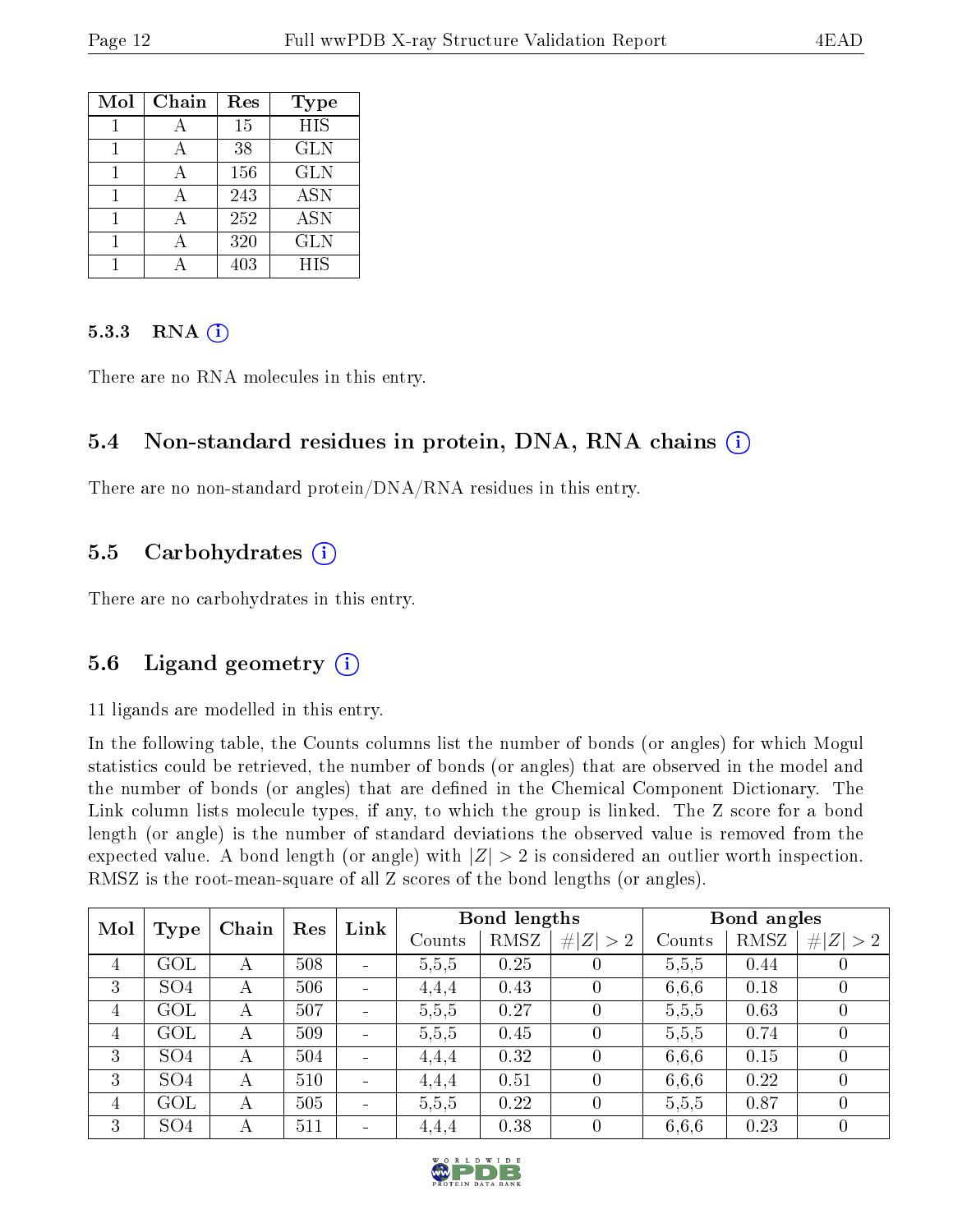| Mol      |                 | Chain | Res | Link                     |            | Bond lengths |             |          | Bond angles |               |  |
|----------|-----------------|-------|-----|--------------------------|------------|--------------|-------------|----------|-------------|---------------|--|
|          | Type            |       |     |                          | Counts     | RMSZ         | # $ Z  > 2$ | Counts   | RMSZ        | Z <br>#       |  |
| ਹ        | SO <sub>4</sub> |       | 503 |                          | 4.4.4      | 0.26         |             | 6.6.6    | 0.10        |               |  |
| $\Omega$ | 0NP             |       | 501 | $\overline{\phantom{a}}$ | 14, 20, 20 | 1.17         | 2(14%)      | 12,28,28 | 1.43        | $\sqrt{16\%}$ |  |
| ച<br>Ő   | SO <sub>4</sub> |       | 502 | -                        | 4.4.4      | 0.39         |             | 6.6.6    | 0.10        |               |  |

In the following table, the Chirals column lists the number of chiral outliers, the number of chiral centers analysed, the number of these observed in the model and the number defined in the Chemical Component Dictionary. Similar counts are reported in the Torsion and Rings columns. '-' means no outliers of that kind were identified.

| Mol            | <b>Type</b> | Chain | Res | Link           | Chirals | <b>Torsions</b> | Rings   |
|----------------|-------------|-------|-----|----------------|---------|-----------------|---------|
| $\overline{4}$ | GOL         |       | 508 |                |         | 2/4/4/4         |         |
|                | GOL         |       | 505 | $\blacksquare$ |         | 0/4/4/4         |         |
|                | <b>GOL</b>  |       | 507 | -              |         | 2/4/4/4         |         |
|                | GOL         | А     | 509 |                |         | 2/4/4/4         |         |
| $\overline{2}$ | 0NP         |       | 501 | -              |         | 2/7/25/25       | 0/2/2/2 |

All (2) bond length outliers are listed below:

| $\text{Mol}$ |     |                        | $\vert$ Chain $\vert$ Res $\vert$ Type $\vert$ Atoms | Z       | $\mid$ Observed( $\AA$ ) $\mid$ Ideal( $\overline{A}$ ) |          |
|--------------|-----|------------------------|------------------------------------------------------|---------|---------------------------------------------------------|----------|
|              | 501 | $^{\circ}$ 0NP $\cdot$ | $\phantom{0}^+$ C2-N3                                | $-2.16$ | $1.33\,$                                                | $1.38\,$ |
|              | 501 | 0NP                    | $\vert$ N18-N3' $\vert$ 2.00                         |         | 1.28                                                    |          |

| $\text{Mol}$ | $\vert$ Chain $\vert$ Res $\vert$ Type |     |     | Atoms                     |         | Observed( $^{\circ}$ )   Ideal( $^{\circ}$ ) |        |
|--------------|----------------------------------------|-----|-----|---------------------------|---------|----------------------------------------------|--------|
|              |                                        | 501 | 0NP | = C4'-C3'-N3' =           | $+3.00$ | 103.35                                       | 111.63 |
|              |                                        | 501 | 0NP | $\mid$ C3'-N3'-N18 $\mid$ | $-2.91$ | 122.14                                       | 115.54 |

All (2) bond angle outliers are listed below:

There are no chirality outliers.

All (8) torsion outliers are listed below:

| Mol            | Chain | Res | Type             | $\rm{Atoms}$                                                   |
|----------------|-------|-----|------------------|----------------------------------------------------------------|
| 4              | А     | 508 | GOL              | $C1-C2-C3-O3$                                                  |
| 4              | A     | 508 | GOL              | O <sub>2</sub> -C <sub>2</sub> -C <sub>3</sub> -O <sub>3</sub> |
| $\overline{4}$ | А     | 507 | GOL              | C1-C2-C3-O3                                                    |
| 4              | А     | 509 | GOL              | C1 C2 C3 O3                                                    |
| 2              | А     | 501 | 0NP              | $O4'$ -C1'-N1-C6                                               |
| 2              | А     | 501 | 0NP              | $C2'$ - $C1'$ - $N1$ - $C6$                                    |
| $\varDelta$    |       | 509 | $\overline{GOL}$ | $Q2-C2-C3-Q3$                                                  |
|                |       | 507 | GOL              | O <sub>2</sub> -C <sub>2</sub> -C <sub>3</sub> -O <sub>3</sub> |

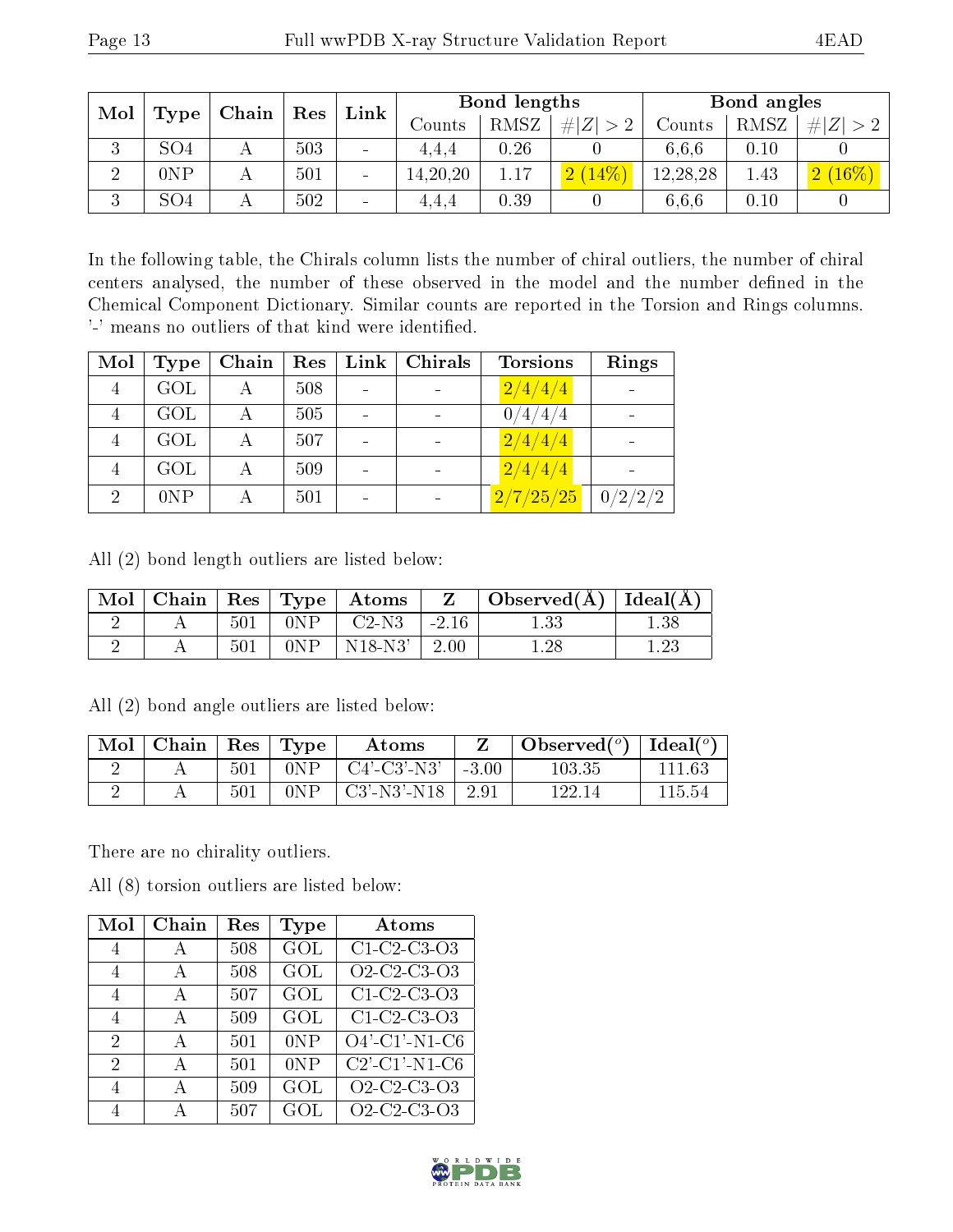There are no ring outliers.

| 3 monomers are involved in 11 short contacts: |  |
|-----------------------------------------------|--|
|-----------------------------------------------|--|

|  |     |  | Mol   Chain   Res   Type   Clashes   Symm-Clashes |
|--|-----|--|---------------------------------------------------|
|  | 508 |  |                                                   |
|  | 509 |  |                                                   |
|  | 505 |  |                                                   |

The following is a two-dimensional graphical depiction of Mogul quality analysis of bond lengths, bond angles, torsion angles, and ring geometry for all instances of the Ligand of Interest. In addition, ligands with molecular weight > 250 and outliers as shown on the validation Tables will also be included. For torsion angles, if less then 5% of the Mogul distribution of torsion angles is within 10 degrees of the torsion angle in question, then that torsion angle is considered an outlier. Any bond that is central to one or more torsion angles identified as an outlier by Mogul will be highlighted in the graph. For rings, the root-mean-square deviation (RMSD) between the ring in question and similar rings identified by Mogul is calculated over all ring torsion angles. If the average RMSD is greater than 60 degrees and the minimal RMSD between the ring in question and any Mogul-identified rings is also greater than 60 degrees, then that ring is considered an outlier. The outliers are highlighted in purple. The color gray indicates Mogul did not find sufficient equivalents in the CSD to analyse the geometry.



#### 5.7 [O](https://www.wwpdb.org/validation/2017/XrayValidationReportHelp#nonstandard_residues_and_ligands)ther polymers (i)

There are no such residues in this entry.

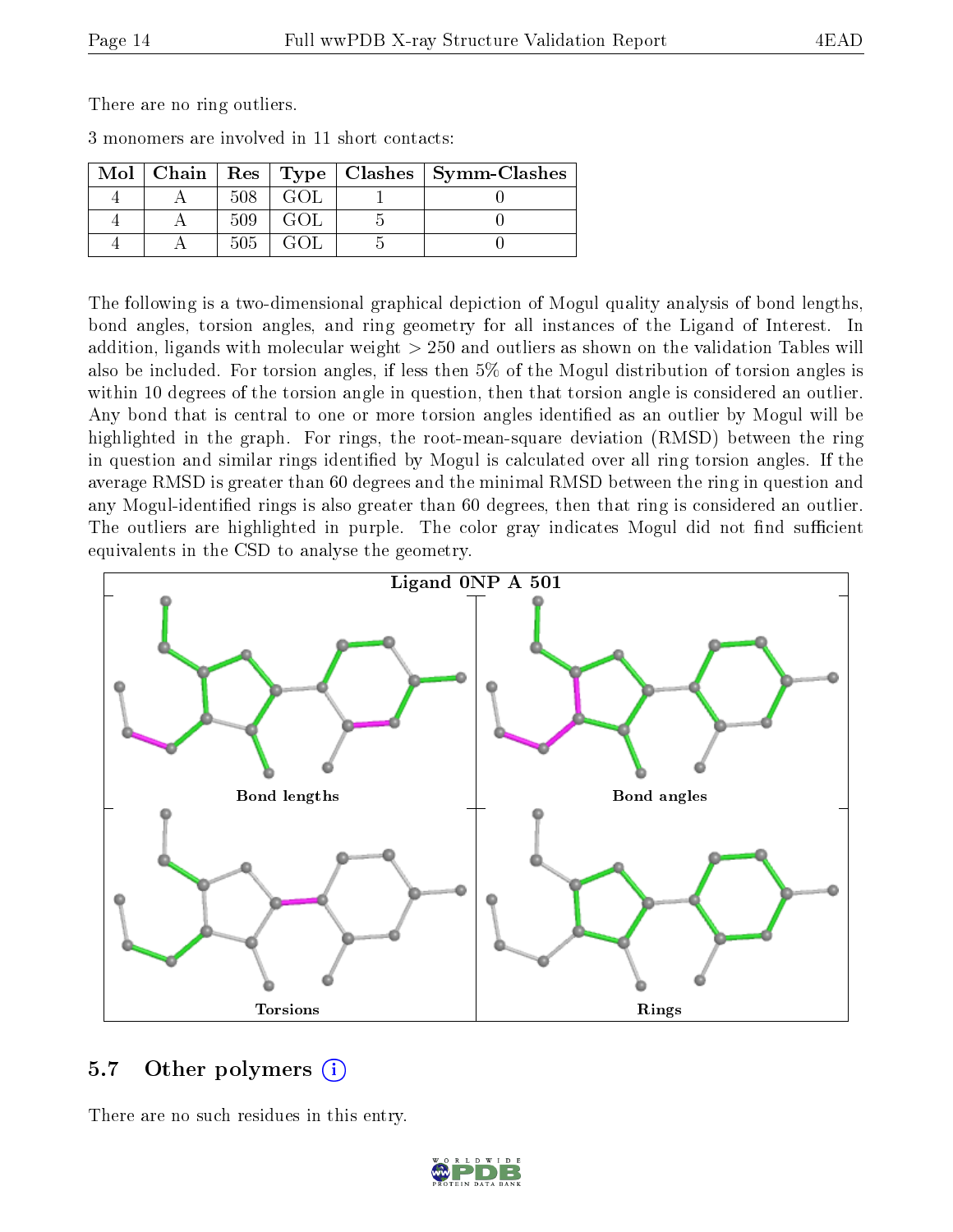### 5.8 Polymer linkage issues (i)

There are no chain breaks in this entry.

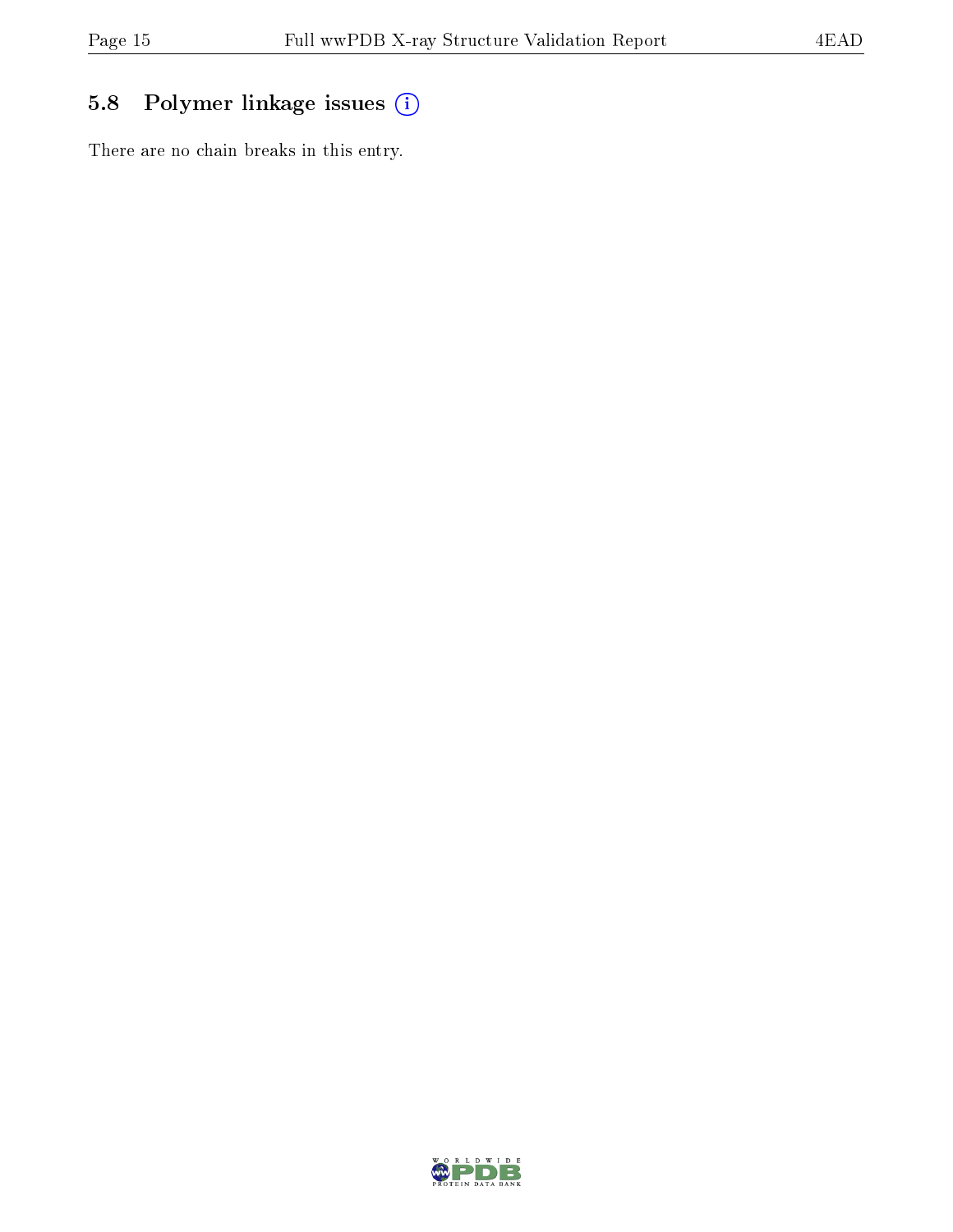## 6 Fit of model and data  $\left( \cdot \right)$

### 6.1 Protein, DNA and RNA chains (i)

In the following table, the column labelled  $#RSRZ>2'$  contains the number (and percentage) of RSRZ outliers, followed by percent RSRZ outliers for the chain as percentile scores relative to all X-ray entries and entries of similar resolution. The OWAB column contains the minimum, median,  $95<sup>th</sup>$  percentile and maximum values of the occupancy-weighted average B-factor per residue. The column labelled  $Q< 0.9$  lists the number of (and percentage) of residues with an average occupancy less than 0.9.

| $\mid$ Mol $\mid$ Chain | Analysed          | ${ <\hspace{-1.5pt}{\mathrm{RSRZ}} \hspace{-1.5pt}>}$ | $\#\text{RSRZ}{>}2$                                               | $\mid$ OWAB(Å <sup>2</sup> ) $\mid$ Q<0.9 |  |
|-------------------------|-------------------|-------------------------------------------------------|-------------------------------------------------------------------|-------------------------------------------|--|
|                         | $440/440 (100\%)$ | $-0.23$                                               | $\mid 9 \ (2\%) \ \mid 65 \ \mid 70 \ \mid 13, 22, 40, 71 \ \mid$ |                                           |  |

All (9) RSRZ outliers are listed below:

| Mol | Chain | Res   | Type       | <b>RSRZ</b> |
|-----|-------|-------|------------|-------------|
| 1   |       | 1     |            | 20.2        |
| 1   | A     | 2     | PHE        | 18.9        |
| 1   | А     | 3     | LEU        | 4.3         |
| 1   | А     | 78  A | <b>ASN</b> | 2.6         |
| 1   | А     | 75    | LEU        | 2.4         |
| 1   | А     | 347   | THR        | 2.4         |
| 1   | А     | 429   | <b>GLU</b> | 2.2         |
| 1   | А     | 291   | <b>LYS</b> | 2.2         |
|     |       | 346   | ASP        | $2.1\,$     |

### 6.2 Non-standard residues in protein, DNA, RNA chains  $(i)$

There are no non-standard protein/DNA/RNA residues in this entry.

#### 6.3 Carbohydrates (i)

There are no carbohydrates in this entry.

### 6.4 Ligands  $(i)$

In the following table, the Atoms column lists the number of modelled atoms in the group and the number defined in the chemical component dictionary. The B-factors column lists the minimum, median,  $95<sup>th</sup>$  percentile and maximum values of B factors of atoms in the group. The column labelled  $Q< 0.9$  lists the number of atoms with occupancy less than 0.9.